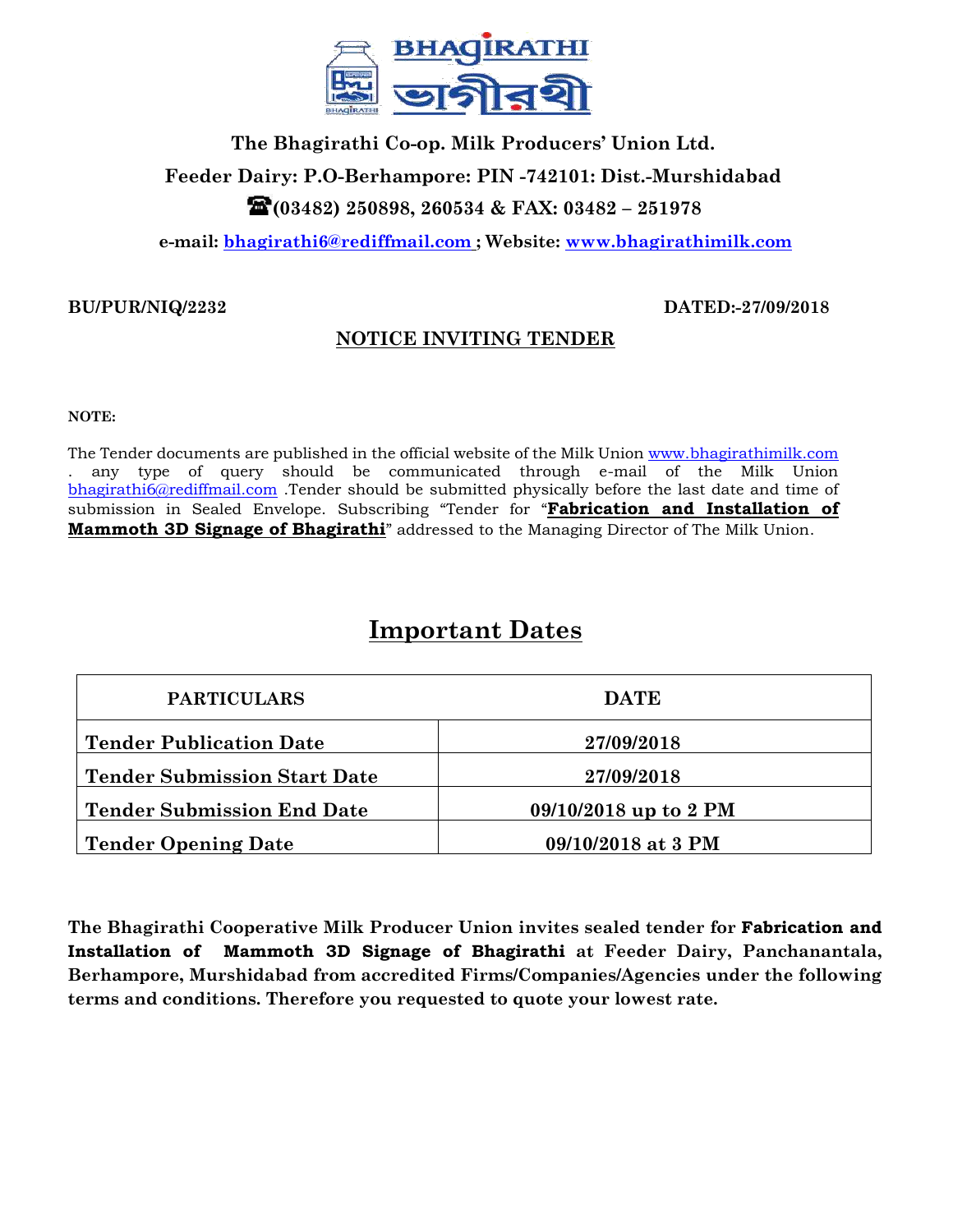| Sl.<br>N <sub>o</sub> | Name of Items                                                                   | Specification                                                                                                                                                                                                                                                                                                                                                                                                                                                                                                                                                                                                                                                                                                                                                                                | Quantity     | Price for<br><b>Mammoth</b> 3D<br>Signage of<br>Bhagirathi |
|-----------------------|---------------------------------------------------------------------------------|----------------------------------------------------------------------------------------------------------------------------------------------------------------------------------------------------------------------------------------------------------------------------------------------------------------------------------------------------------------------------------------------------------------------------------------------------------------------------------------------------------------------------------------------------------------------------------------------------------------------------------------------------------------------------------------------------------------------------------------------------------------------------------------------|--------------|------------------------------------------------------------|
| 1.                    | Fabrication<br>and<br>Installation of<br>Mammoth 3D<br>Signage of<br>Bhagirathi | Supplying, fitting and fixing 3D letters of<br>Bhagirathi logo type made of 18 gauge MS<br>sheet with individual structure for 3D<br>letter made of 40mm x 40mm MS tube to<br>house the FRP letters on foundation<br>structure made of 80mm x 50mm MS tube<br>. Ordinary Cement concrete (mix 1:1.5:3)<br>with graded stone chips (20mm nominal<br>size) for foundation excluding shuttering<br>and reinforcement if any, in ground floor as<br>relevant IS codes. 1.2CuM<br>per<br>$\mathbf{x}$<br>3nos=3.6CuM. Applying NC paint<br>-of<br>approved make and brand on 3D letters<br>and Synthetic Enamel paint on MS<br>structure including sand papering<br>in<br>intermediate coats including putty.<br>Location - In front of our Factory<br>Size-12' x 42'<br>Shape-As per our Design. | One<br>Unit. | To be Quoted<br>by The Bidder                              |
| 2.                    | <b>Estimated Cost</b>                                                           | $Rs. 2,97,200.00$ (Inclusive of all)                                                                                                                                                                                                                                                                                                                                                                                                                                                                                                                                                                                                                                                                                                                                                         |              |                                                            |

## **Eligibility Criteria**:-

1] Credential Certificate:- Completion certificate of minimum 50% of Tender amount similar type of Work.

2] Earnest Mony Deposited :- The bidder has to deposit an EMD of Rs, **6000/-** by Demand Draft in favour of The Bhagirathi Co-operative Milk Producers' Union Limited .

## **Documents to be Produced:-**

- 1. GST Registration Certificate
- 2. PAN Card
- 3. Trade License
- 4. Copy of EMD Challan